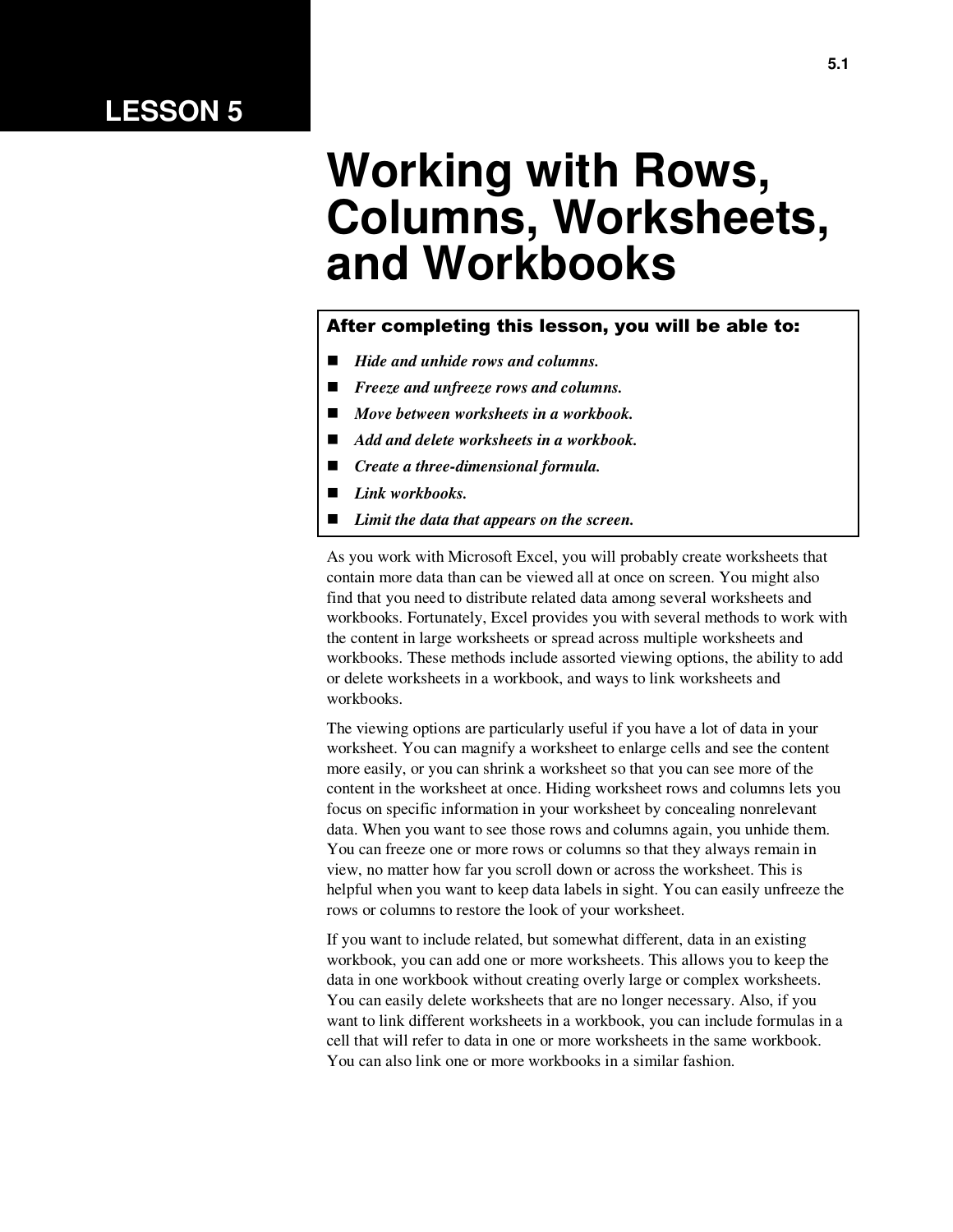An important aspect of working with large amounts of data is the ability to focus on the most important data in a worksheet, whether that data represents the best ten days of sales in a month or slow-selling product lines that you may need to reevaluate. In Microsoft Excel, you have a number of powerful, flexible tools with which you can limit the data displayed in your worksheet. In this lesson, you'll learn how to limit the data that appears in your worksheets.

To complete the procedures in this lesson, you will need to use the files Sports Income05.xls, Food.xls, Budget.xls, and Filter.xls in the Lesson05 folder in the Spreadsheet Fundamentals Practice folder located on your hard disk.

#### Hiding and Unhiding Rows and Columns

Sometimes you have more rows or columns in a worksheet than you want to see at one time. In such situations, you can **hide** rows or columns so that they don't appear on your screen or in worksheet printouts. When you want to see them again, you unhide them.

For example, the activities coordinator at Adventure Works wants to focus on equipment rented during December, January, and February. On the worksheet, she hides the columns for the rest of the year. She already knows that no one rents kayaks during the winter, so she hides that row as well. When she's finished viewing the winter rentals, she reveals the hidden columns and the row so she can view the rentals for the entire year.

In this exercise, you hide and unhide worksheet rows and columns.

- **1** Open the Sports Income 05 workbook.
- **2** Click the column selector for column D (Feb), and drag the mouse pointer to the column selector for column L (Oct). Excel selects the columns.
- **3** On the Format menu, point to Column, and click Hide. Excel hides the columns. Notice that the column labeling has not changed and shows a gap between columns C and M.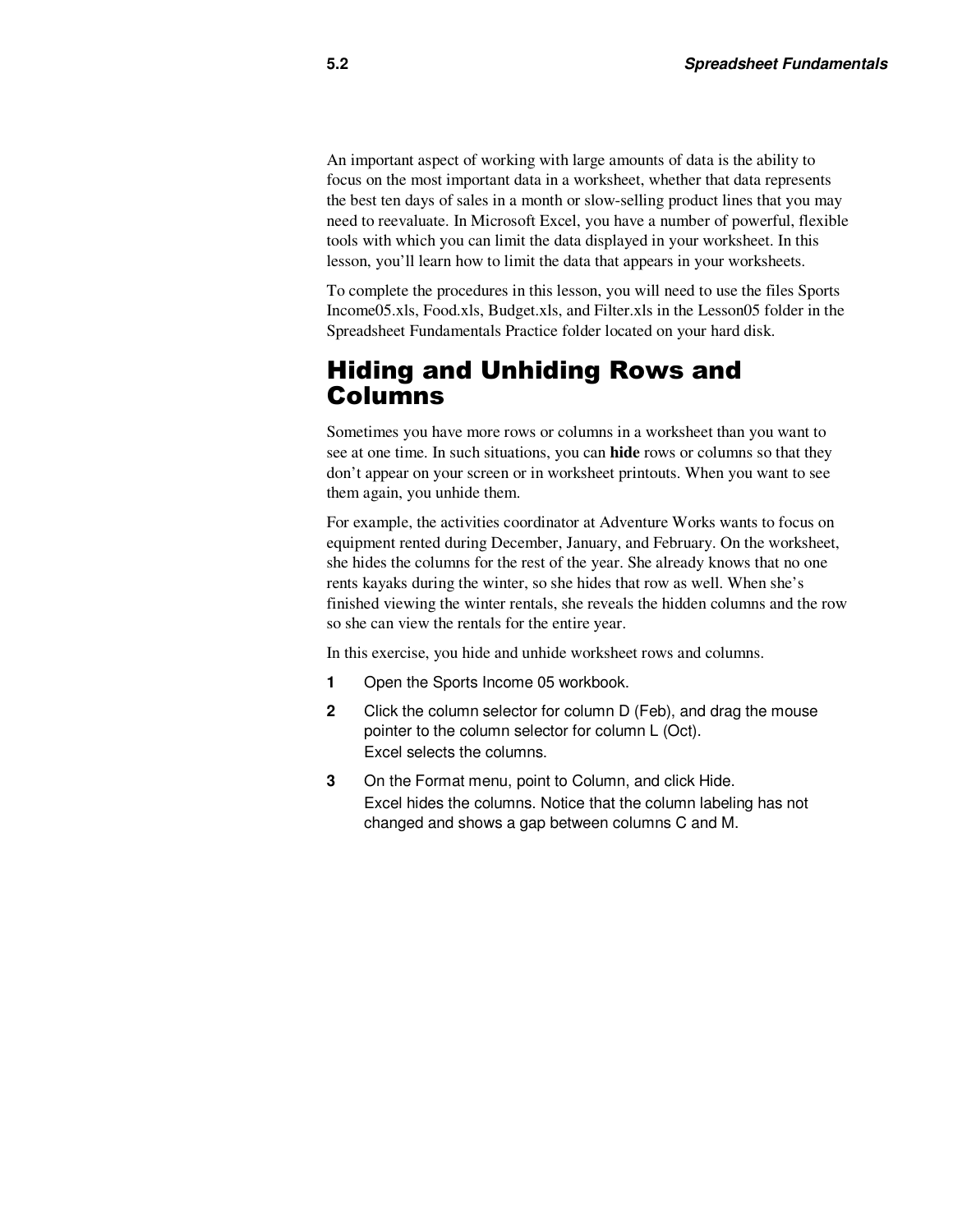|                       | Microsoft Excel - Sports Income05.xls      |                          |          |                |                              |                                                                                                                                                                                                                                                                                                                                                 |                                             |    |
|-----------------------|--------------------------------------------|--------------------------|----------|----------------|------------------------------|-------------------------------------------------------------------------------------------------------------------------------------------------------------------------------------------------------------------------------------------------------------------------------------------------------------------------------------------------|---------------------------------------------|----|
|                       | 图 File<br>Edit<br>View<br>Insert           | Tools<br>Format          | Data     | Window         | Help                         |                                                                                                                                                                                                                                                                                                                                                 | Type a question for help                    |    |
|                       | $E = 1$                                    |                          |          |                |                              | $\text{B} \left[ \begin{array}{c c} \mathbf{0} & \mathbf{0} \end{array} \right]$ , $\mathbf{0} \left[ \begin{array}{c c} \mathbf{0} & \mathbf{0} \end{array} \right]$ , $\mathbf{0} \left[ \begin{array}{c c} \mathbf{0} & \mathbf{0} \end{array} \right]$ , $\mathbf{0} \left[ \begin{array}{c c} \mathbf{0} & \mathbf{0} \end{array} \right]$ |                                             |    |
| Arial                 | $-10$                                      |                          |          |                |                              |                                                                                                                                                                                                                                                                                                                                                 |                                             |    |
|                       |                                            |                          |          |                |                              |                                                                                                                                                                                                                                                                                                                                                 |                                             |    |
|                       | D <sub>2</sub><br>$\overline{\phantom{0}}$ | $f_x$                    |          |                |                              |                                                                                                                                                                                                                                                                                                                                                 |                                             |    |
|                       | A                                          | B                        | Ċ        | M              | N                            | $\circ$                                                                                                                                                                                                                                                                                                                                         | P                                           |    |
| $\overline{1}$        |                                            |                          |          |                | Rentals per Month            |                                                                                                                                                                                                                                                                                                                                                 |                                             |    |
| $\overline{2}$<br>3   | Type of Equipment                          | Price per Rental<br>\$35 | Jan<br>0 | Nov<br>Ū.      | Dec<br>$\mathbf 0$           | Yearly Revenue per Activty<br>\$1,995.00                                                                                                                                                                                                                                                                                                        | Yealry Cost of Upkeep per Activity<br>\$500 |    |
| $\overline{4}$        | Kayaks<br><b>Tennis Rackets</b>            | \$3                      | 0        | 0              | $\mathbf 0$                  | \$642.00                                                                                                                                                                                                                                                                                                                                        | \$200                                       |    |
| 5                     | Skis - Downhill                            | \$20                     | 85       | 17             | 78                           | \$6,820.00                                                                                                                                                                                                                                                                                                                                      | \$700                                       |    |
| 6                     | Ski Boots                                  | \$10                     | 68       | 15             | 47                           | \$2,600.00                                                                                                                                                                                                                                                                                                                                      | \$200                                       |    |
| $\overline{7}$        | Snowshoes                                  | \$15                     | 32       | 23             | 35                           | \$1,545.00                                                                                                                                                                                                                                                                                                                                      | \$50                                        |    |
| 8                     | Snowmobiles                                | \$75                     | 6        | 7              | 10                           | \$2,400.00                                                                                                                                                                                                                                                                                                                                      | \$1,000                                     |    |
| 9                     | <b>Fishing Poles</b>                       | \$3                      | 3        | 0              | $\mathbf 0$                  | \$264.00                                                                                                                                                                                                                                                                                                                                        | \$200                                       |    |
| 10                    | Mountain Bikes                             | \$15                     | 0        | $\overline{2}$ | $\Omega$                     | \$3,990.00                                                                                                                                                                                                                                                                                                                                      | \$750                                       |    |
| 11                    | <b>Helmets</b>                             | \$0                      | 0        | $\overline{2}$ | $\Omega$                     | \$0.00                                                                                                                                                                                                                                                                                                                                          | \$100                                       |    |
| 12                    | Backpacks                                  | \$5                      | 3        | 9              | R                            | \$650.00                                                                                                                                                                                                                                                                                                                                        | \$130                                       |    |
| 13                    | Rollerblades                               | \$15                     | ٥        | 0              | n                            | \$1,755.00                                                                                                                                                                                                                                                                                                                                      | \$400                                       |    |
| 14                    | Pads                                       | \$0                      | 0        | n              | $\Omega$                     | \$0.00                                                                                                                                                                                                                                                                                                                                          | \$50                                        |    |
| 15                    | Binoculars                                 | \$0                      | 11       | 9              | 13                           | \$0.00                                                                                                                                                                                                                                                                                                                                          | \$50                                        |    |
| 16                    | Skis - Cross Country                       | \$20                     | 25       | 8              | 19                           | \$1,860.00                                                                                                                                                                                                                                                                                                                                      | \$350                                       |    |
| 17                    | Rafts                                      | \$25                     | 0        | 0              | n                            | \$1,775.00                                                                                                                                                                                                                                                                                                                                      | \$500                                       |    |
| 18                    |                                            |                          | \$233    | \$92           | \$210                        | \$26,296.00                                                                                                                                                                                                                                                                                                                                     | \$5,180                                     |    |
| 19<br>$\overline{20}$ |                                            |                          |          |                | <b>Total Monthly Rentals</b> | <b>Total Yearly Revenue</b>                                                                                                                                                                                                                                                                                                                     | Total Yearly Cost of Maintenance            |    |
| $\overline{21}$       |                                            |                          |          |                |                              |                                                                                                                                                                                                                                                                                                                                                 |                                             |    |
| $\overline{22}$       |                                            |                          |          |                |                              |                                                                                                                                                                                                                                                                                                                                                 |                                             |    |
| $\overline{23}$       |                                            |                          |          |                |                              |                                                                                                                                                                                                                                                                                                                                                 |                                             |    |
| 24                    |                                            |                          |          |                |                              |                                                                                                                                                                                                                                                                                                                                                 |                                             |    |
| 25                    |                                            |                          |          |                |                              |                                                                                                                                                                                                                                                                                                                                                 |                                             |    |
| 14.4                  | ▶ H Sheet1 / Sheet2 / Sheet3 /             |                          |          |                |                              | $\overline{1}$                                                                                                                                                                                                                                                                                                                                  |                                             | ۱۱ |
| Ready                 |                                            |                          |          |                |                              |                                                                                                                                                                                                                                                                                                                                                 | $Sum = 3832$<br><b>NLIM</b>                 |    |

- **4** Click the row selector for row 3 (Kayaks). Excel selects the row.
- **5** On the Format menu, point to Row, and then click Hide. Excel hides the row. Notice that the row numbering has not changed and shows a gap between rows 2 and 4.
- **6** Click the column selector for column C, hold down the Shift key, and then click the column selector for column M. Excel selects columns C and M.
- **7** On the Format menu, point to Column, and click Unhide. Excel reveals columns D through L on the screen.
- **8** Click a blank area of the worksheet outside of the selected area. The columns are deselected.
- **9** Click the row selector for row 2, hold down the Shift key, and click the row selector for row 4. Excel selects rows 2 and 4.
- **10** On the Format menu, point to Row, and then click Unhide. Excel reveals row 3 on the screen.
- **11** Close the workbook without saving your changes.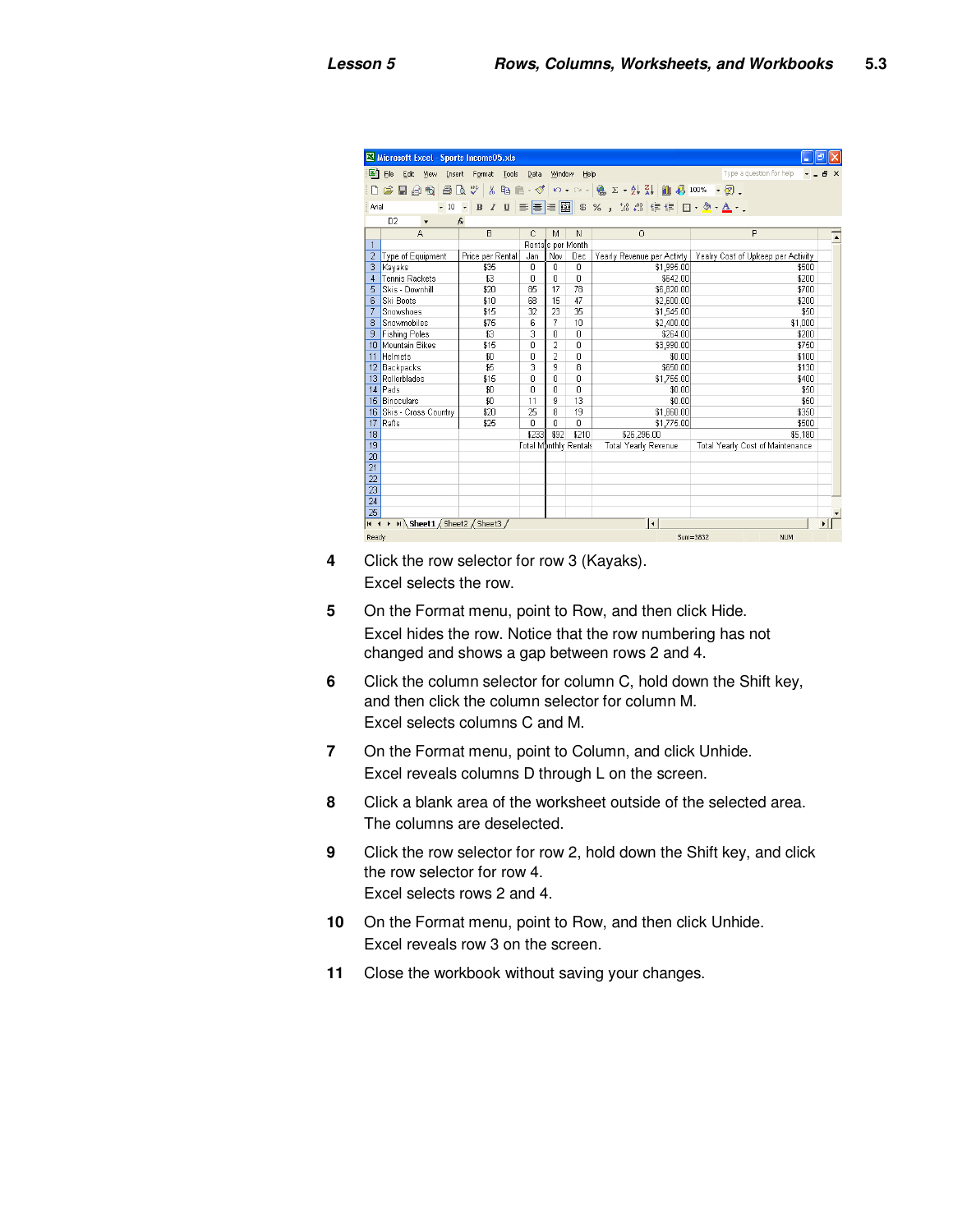## Freezing and Unfreezing Rows and Columns

When your worksheet is larger than you can display on screen at once, you need to scroll right and down to see all your columns and rows. If your leftmost column and top row contain labels, scrolling can make the labels disappear off the edge of your screen—leaving you to wonder exactly what is in the cells you're seeing.

To remedy this problem, you can **freeze** rows and columns so that they remain on the screen even when you scroll down and across the worksheet. For example, the chef at Adventure Works uses a workbook to track the amount of food that is prepared by the popular restaurant at the resort. Doing this helps him determine what supplies to order from month to month. He freezes the rows and columns that have labels so he can keep them in view as he scrolls down and across a worksheet.

In this exercise, you freeze and unfreeze rows and columns.

- **1** Open the Food workbook.
- **2** Scroll the worksheet to the right and then back to column A. When you scroll the worksheet to the right, the left-most columns disappear.
- **3** Click cell B3.

This cell is just below the row you want to freeze and just to the right of the column you want to freeze.

- **4** On the Window menu, click Freeze Panes. The month row and Type of Food column are now frozen.
- **5** Scroll the worksheet to the right. The left-most column, with the category labels, remains visible on the screen.
- **6** Scroll down the worksheet. The month row remains visible on the screen.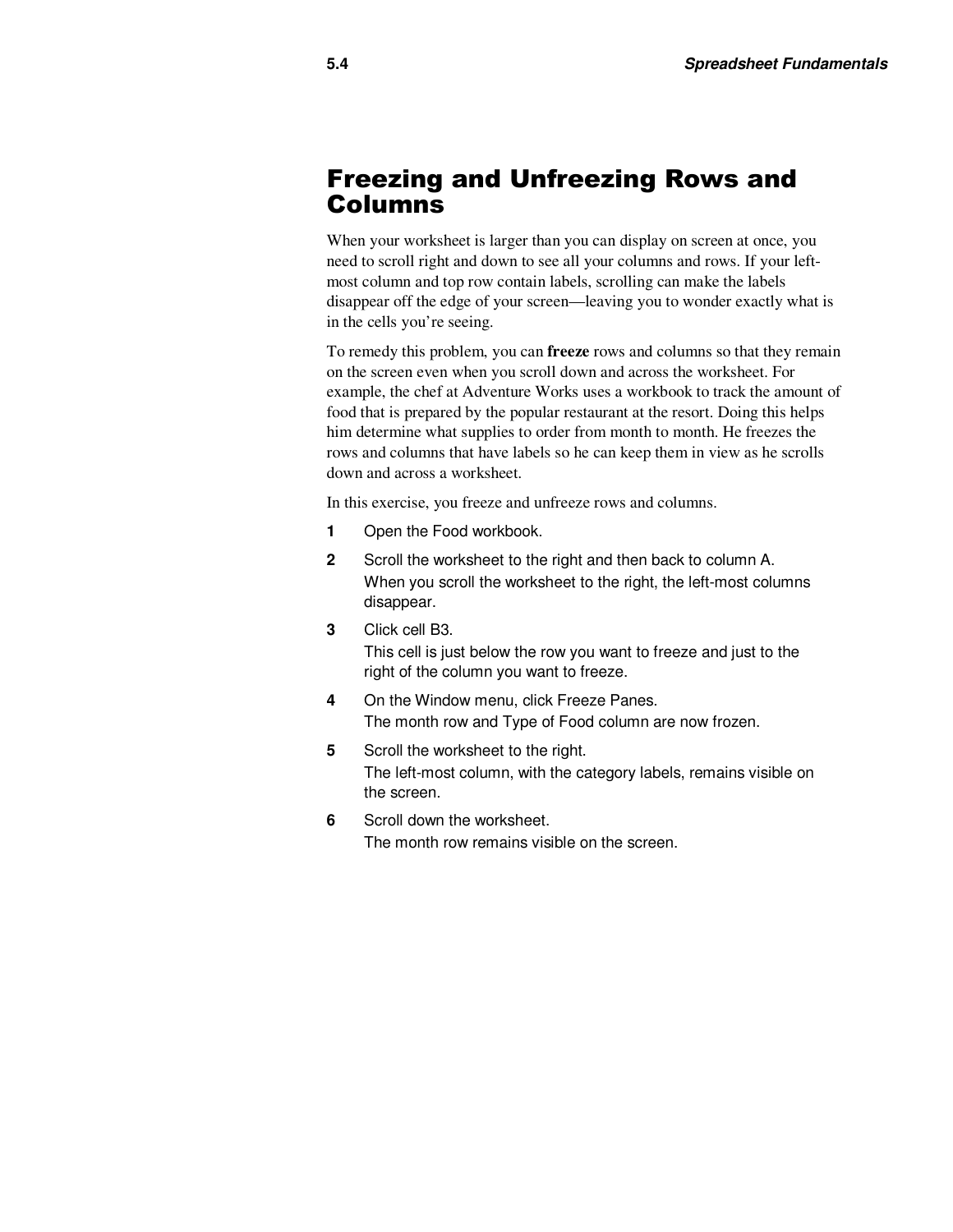|                                                                      | Microsoft Excel - Food.xls                                                                                                                     |                |                |                                    |                          |     |                |                     |                     | $\vec{p}$             |  |  |
|----------------------------------------------------------------------|------------------------------------------------------------------------------------------------------------------------------------------------|----------------|----------------|------------------------------------|--------------------------|-----|----------------|---------------------|---------------------|-----------------------|--|--|
|                                                                      | 剾<br>Type a question for help<br>Eile<br>Đ<br>Edit<br>Help<br>$\boldsymbol{\mathsf{x}}$<br>View<br>Tools<br>Data<br>Window<br>Insert<br>Format |                |                |                                    |                          |     |                |                     |                     |                       |  |  |
| ¥,<br><b>电晶 · ダ</b><br>$\sqrt[85]{}$<br>日台电<br>马<br>$\sqrt{a}$<br>ದೆ |                                                                                                                                                |                |                |                                    |                          |     |                |                     |                     |                       |  |  |
|                                                                      | I U   三   三   三   三   国   \$ % , 18 . 28   律 律   田 · 少 · A · 、<br>Arial<br>$-10$<br>$\overline{\phantom{a}}$<br>$\mathbf{B}$                   |                |                |                                    |                          |     |                |                     |                     |                       |  |  |
|                                                                      | B <sub>3</sub>                                                                                                                                 | fx 1.95        |                |                                    |                          |     |                |                     |                     |                       |  |  |
|                                                                      | A                                                                                                                                              |                | J              | K                                  | т                        | M   | N              | 0                   | P                   | $Q -$                 |  |  |
|                                                                      |                                                                                                                                                |                |                |                                    |                          |     |                |                     |                     |                       |  |  |
| 1                                                                    |                                                                                                                                                |                |                | <b>Drdered per Month in Pounds</b> |                          |     |                |                     |                     |                       |  |  |
|                                                                      |                                                                                                                                                |                |                |                                    |                          |     |                | <b>Total Yearly</b> | <b>Total Yearly</b> |                       |  |  |
| 2                                                                    | <b>Type of Food</b>                                                                                                                            | Jul            | Aug            | Sep                                | 0 <sub>ct</sub>          | Nov | Dec            | Orders              | Cost                |                       |  |  |
| 3                                                                    | Baby Back Ribs                                                                                                                                 | 75             | 75             | 45                                 | $\overline{\phantom{a}}$ | n   | n              | 315                 | \$614.25            |                       |  |  |
| $\overline{4}$                                                       | Bacon                                                                                                                                          | 85             | 85             | 75                                 | 70                       | 65  | 65             | 810                 | \$1,012.50          |                       |  |  |
| 5                                                                    | Chicken Breasts                                                                                                                                | 85             | 85             | 75                                 | 70                       | 65  | 65             | 810                 | \$810.00            |                       |  |  |
| 6                                                                    | Chicken, Whole                                                                                                                                 | 80             | 60             | 40                                 | 30                       | 30  | 30             | 490                 | \$392.00            |                       |  |  |
| 7                                                                    | Chicken Wings                                                                                                                                  | 75             | 75             | 55                                 | 40                       | 20  | 20             | 470                 | \$235.00            |                       |  |  |
| 8                                                                    | Cod                                                                                                                                            | 30             | 30             | 20                                 | 20                       | 10  | 10             | 240                 | \$360.00            |                       |  |  |
| 9                                                                    | Corned Beef                                                                                                                                    | $\overline{0}$ | $\overline{0}$ | 10                                 | 10                       | 10  | 10             | 70                  | \$87.50             |                       |  |  |
| 10                                                                   | <b>Filet Mignon</b>                                                                                                                            | 30             | 20             | 10                                 | $\mathbf{0}$             | 0   | 0              | 100                 | \$300.00            |                       |  |  |
| 11                                                                   | <b>Fish Sticks</b>                                                                                                                             | 40             | 40             | 20                                 | 20                       | 10  | 10             | 240                 | \$228.00            |                       |  |  |
| 12                                                                   | Ground Beef                                                                                                                                    | 310            | 300            | 280                                | 220                      | 175 | 190            | 2320                | \$2,320.00          |                       |  |  |
| 13                                                                   | Ham                                                                                                                                            | 30             | 30             | 30                                 | 30                       | 60  | 60             | 360                 | \$540.00            |                       |  |  |
| 14                                                                   | Hot Dogs                                                                                                                                       | 70             | 70             | 55                                 | 40                       | 30  | 20             | 500                 | \$250.00            |                       |  |  |
| 15                                                                   | King Crab                                                                                                                                      | 30             | 30             | 20                                 | 20                       | 10  | 10             | 240                 | \$720.00            |                       |  |  |
| 16                                                                   | Halibut                                                                                                                                        | $\Omega$       | $\Omega$       | 0                                  | $\overline{\phantom{a}}$ | 0   | 10             | 50                  | \$75.00             |                       |  |  |
| 17                                                                   | Lobster                                                                                                                                        | 70             | 70             | 55                                 | 40                       | 30  | 20             | 500                 | \$1,500.00          |                       |  |  |
| 18                                                                   | Monkfish                                                                                                                                       | 30             | 30             | 20                                 | 15                       | 10  | 10             | 210                 | \$157.50            |                       |  |  |
| 19                                                                   | New York Strip Steak                                                                                                                           | 35             | 30             | 25                                 | 20                       | 15  | 15             | 250                 | \$437.50            |                       |  |  |
| 20                                                                   | Pheasant                                                                                                                                       | 40             | 40             | 20                                 | 20                       | 10  | 10             | 260                 | \$780.00            |                       |  |  |
| 21                                                                   | Pork Chops                                                                                                                                     | 0              | 0              | 0                                  | 0                        | 15  | 47             | 202                 | \$252.50            |                       |  |  |
| 22                                                                   | Pork Loin                                                                                                                                      | 40             | 40             | 40                                 | 25                       | 25  | 25             | 370                 | \$370.00            |                       |  |  |
|                                                                      | 23 Porterhouse Steak                                                                                                                           | 35             | 30             | 25                                 | $\overline{20}$          | 15  | 15             | 250                 | \$437.50            | $\blacktriangleright$ |  |  |
| $H$ $\leftarrow$<br>Ready                                            | I IN Meats / Dry Goods / Produce /                                                                                                             |                |                |                                    |                          |     | $\blacksquare$ |                     | <b>NUM</b>          |                       |  |  |

#### **7** Press Ctrl+Home.

Excel scrolls to the top-left unfrozen cell.

**8** On the Window menu, click Unfreeze Panes. The panes are unfrozen. Keep this file open for the next exercise.

# Moving Between Worksheets in a Workbook

Storing related worksheet data in one workbook file has many organizational benefits. By using this method of organization, you can open all associated worksheets in a workbook at once, which saves time and ensures that all necessary data is available for a specific task. This also lets you quickly view related information and copy necessary data from one worksheet to the next without having to open and close various workbooks. You can navigate from worksheet to worksheet by using the sheet tabs at the bottom of the worksheet window.

| 22 Pork Loin                                      | \$1 NO |  |
|---------------------------------------------------|--------|--|
| <b>23 Porterhouse Steak</b>                       | C1 75  |  |
| $H \rightarrow H \$ Meats / Dry Goods / Produce / |        |  |

The chef at Adventure Works uses several worksheets in one workbook. He orders different types of foods from different suppliers: one supplier provides meat, such as beef and poultry; another provides dry goods, such as flour and sugar; and a third provides produce. The chef tracks all the food that he orders from each supplier on a separate worksheet in the same workbook. He can view each worksheet in the Food workbook by clicking the appropriate sheet tab.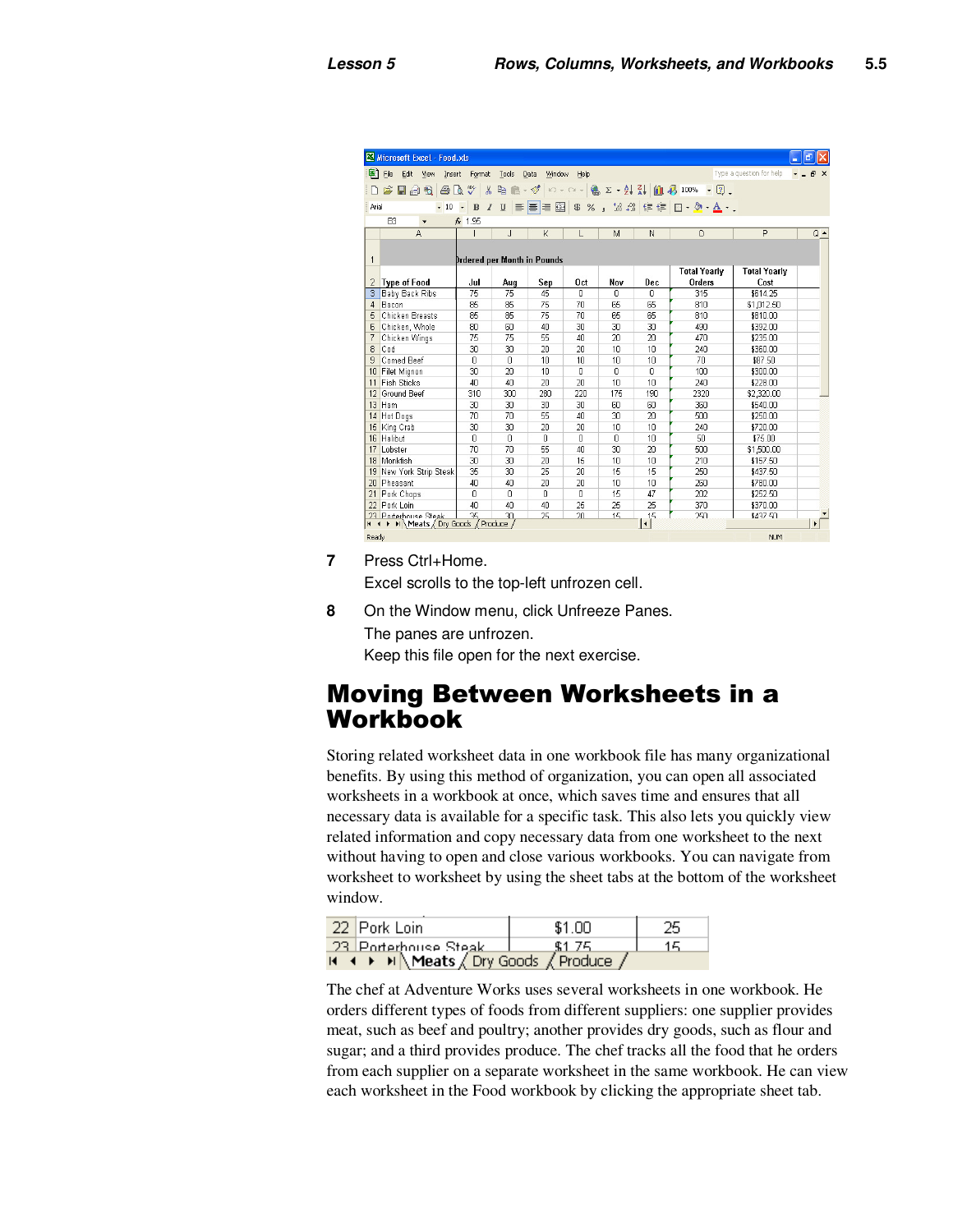In this exercise, you navigate between multiple worksheets in a workbook.

- **1** Click the Dry Goods tab. The Dry Goods worksheet is displayed.
- **2** Click the Produce tab. The Produce worksheet is displayed.
- **3** Click the Meats tab. The Meats worksheet is displayed. Keep this file open for the next exercise.

#### Adding and Deleting Worksheets in a Workbook

By default, each new workbook contains three blank worksheets. If you don't need all three worksheets, you can easily delete the unnecessary ones. If you want more worksheets, you can insert as many new ones as you need. You can also insert and delete worksheets in your existing workbooks. For example, the chef at Adventure Works decides to add a new worksheet to the Food workbook. Because he wants this new worksheet to contain summaries of figures from the other three worksheets, he names this worksheet *Summary*.

In this exercise, you add and delete a worksheet.

- **1** Click the Produce tab. Excel displays the Produce worksheet.
- **2** On the Insert menu, click Worksheet. Excel inserts a new worksheet named Sheet1 to the left of Produce.
- **3** Select any cell, type Test, and press Enter.
- **4** On the Edit menu, click Delete Sheet. Excel displays an alert.



**5** Click Delete.

Excel deletes the new worksheet and redisplays the Produce worksheet.

- **6** Click the Meats tab. Excel displays the Meats worksheet.
- **7** On the Insert menu, click Worksheet. Excel inserts a new worksheet named Sheet2 to the left of Meats.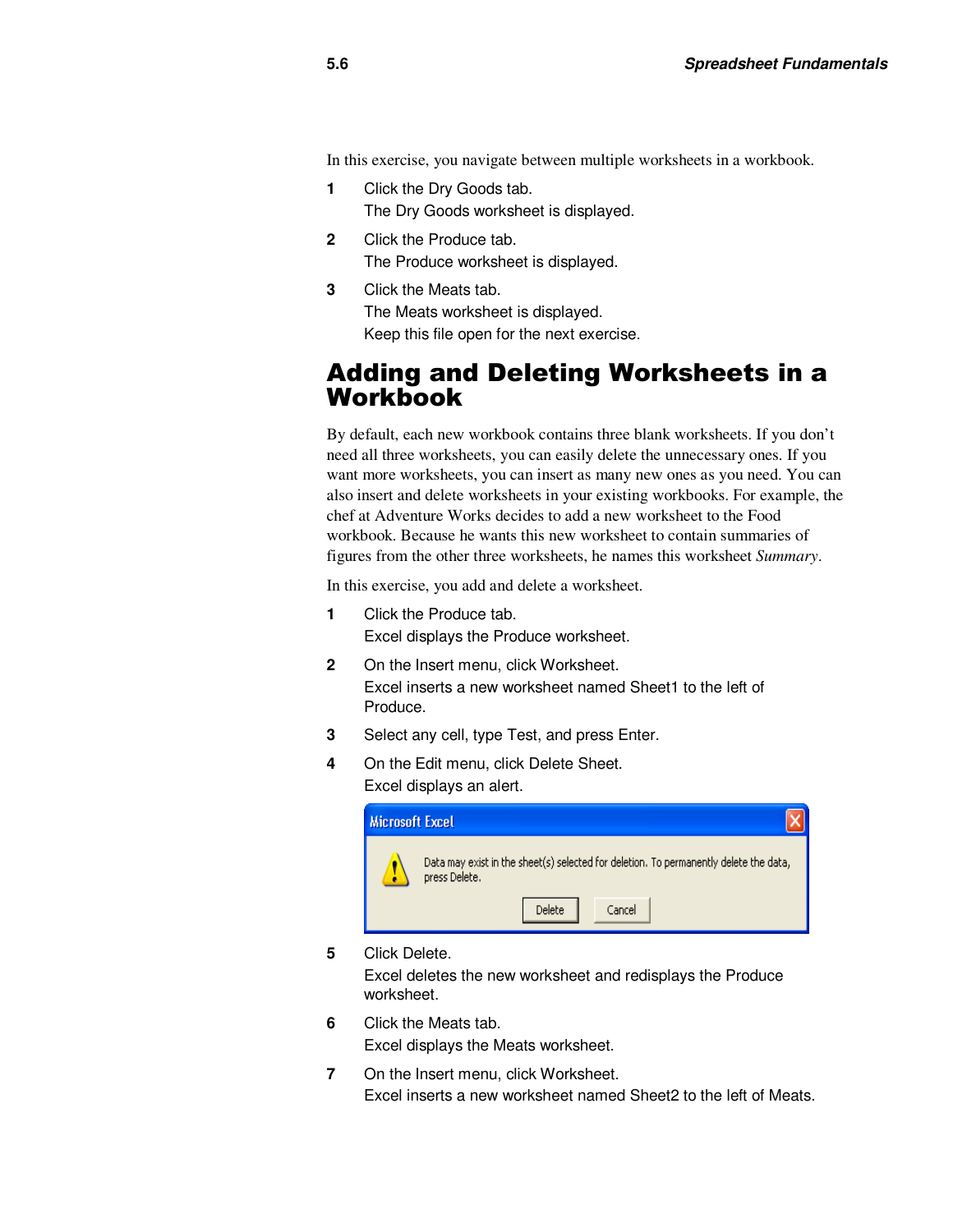|     |  | II ( → ) IN Sheet2 / Meats / Dry Goods / Produce / |  |
|-----|--|----------------------------------------------------|--|
| DE. |  |                                                    |  |
| 24  |  |                                                    |  |

- **8** Double-click the Sheet2 tab. Excel selects the tab.
- **9** Type **Summary**, and press Enter. Excel changes the name of the worksheet. Keep this file open for the next exercise.

# Creating a Three-Dimensional Formula

When using a workbook with multiple worksheets, you can create a **threedimensional formula** (also referred to as a 3-D reference) in which a cell in one worksheet refers to data in one or more other worksheets. When data is adjusted on a worksheet, any formula that references that data is also adjusted.

One use for three-dimensional formulas is creating a summary sheet that totals figures from different sheets in a workbook file. For example, the chef at Adventure Works wants to see how much the restaurant has paid for food in a year. To calculate the total amount spent, he uses a three-dimensional formula on the Summary worksheet. The formula refers to the cells in each worksheet that contain the amount spent in a particular food category and adds these amounts together.

As with any formula, you can specify a reference by typing the cell coordinates. The references in the formula, however, must begin with the name of the worksheet to which the formula is linking, followed by an exclamation point, and finally, the cell coordinates. Commas separate the references.

In this exercise, you create a formula in one worksheet that adds together data in other worksheets.

**1** Click cell A3 on the Summary worksheet, type **Total Cost of Food**, and press the down arrow key. Excel adds the text to cell A3 and moves the insertion point to cell A4.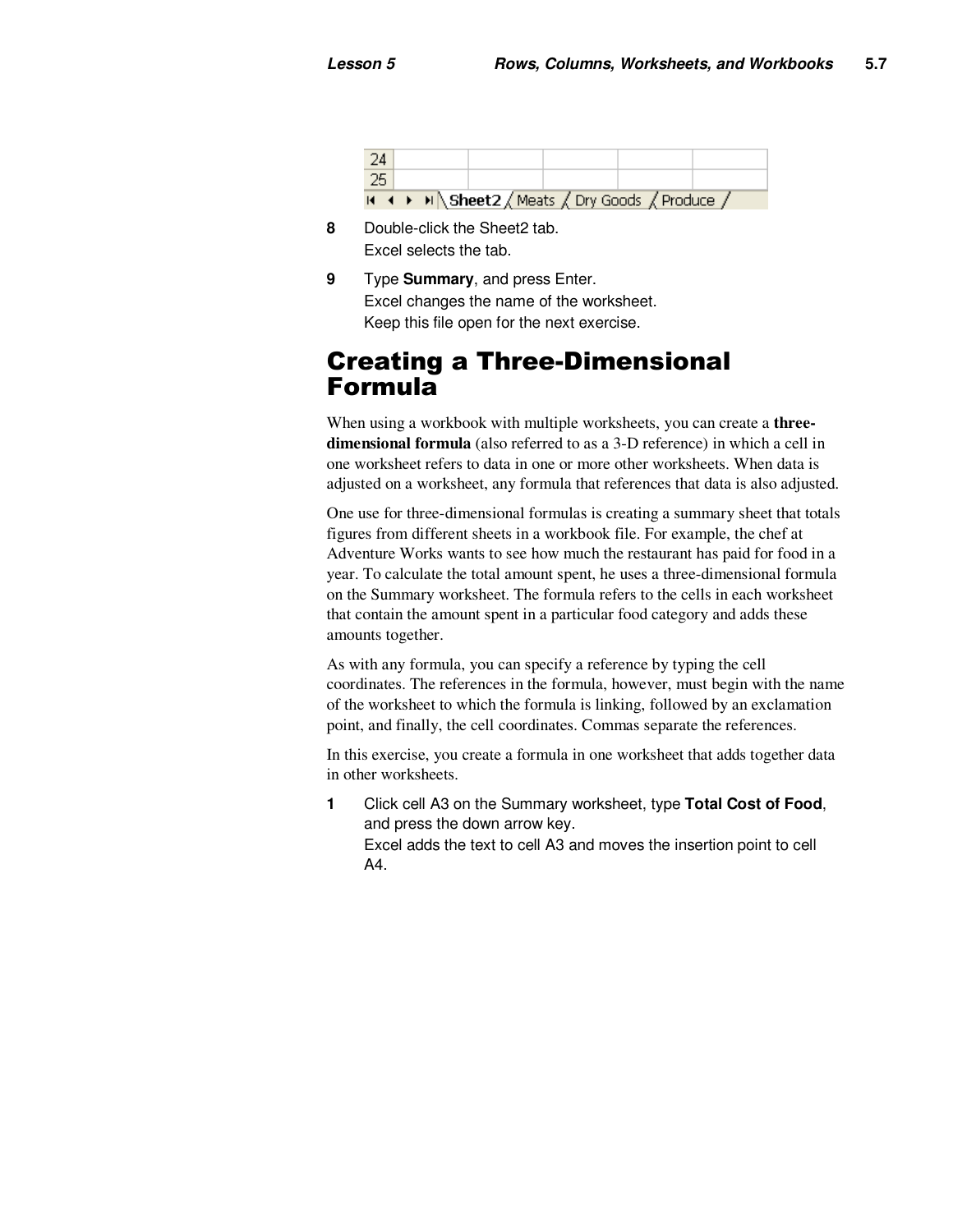When a worksheet has a name consisting of two or more words, the name must be put in single quotation marks in the formula.

**2** Type =sum(Meats!P36,'Dry Goods'!P26,Produce!P28) and press Enter.

Excel enters the formula in the cell and displays the sum of the figures that are in cells P36 in the Meats worksheet, P26 in the Dry Goods worksheet, and P28 in the Produce worksheet.



Keep this file open for the next exercise.

# Linking Workbooks

Another powerful feature in Excel is the ability to link data in two or more workbooks. This is useful when it would be impractical to have several large, complex worksheets in one workbook. It is also useful when you need to include the same data in more than one workbook. That way, if you want to update the data, you need to do so only in the original workbook. The data will be updated automatically in the rest of the workbooks.

To create a link between workbooks, you enter a formula in one workbook that refers to one or more cells in another workbook. The workbook that contains the formula is called the **dependent workbook,** and the workbook that contains the referenced information is called the **source workbook.**

Building a formula to link workbooks is similar to the process of building a formula to link worksheets within the same workbook. The references in the formula to link workbooks, however, must begin with the name of the source workbook to which the formula is linking, enclosed in square brackets, followed by the worksheet name and an exclamation point.

The accountant at Adventure Works links workbooks when he creates the yearly budget for the resort. He bases the budget on expenditures in each department for the previous year. To save himself the effort of typing all that information into the Budget workbook, he links his workbook to other workbooks that are kept by employees who track expenses for their departments.

In this exercise, you link data from two workbooks to a third workbook.

- **1** Open the Sports Income05 workbook in the Spreadsheet Fundamentals Practice folder on your hard disk.
- **2** Open the Budget workbook in the Spreadsheet Fundamentals Practice folder on your hard disk.
- **3** On the Window menu, click Arrange. Excel displays the Arrange Windows dialog box.

When a workbook containing an external reference formula is saved, the name of the source workbook is also saved. You should save all source workbook files first, and then you should save the dependent workbook.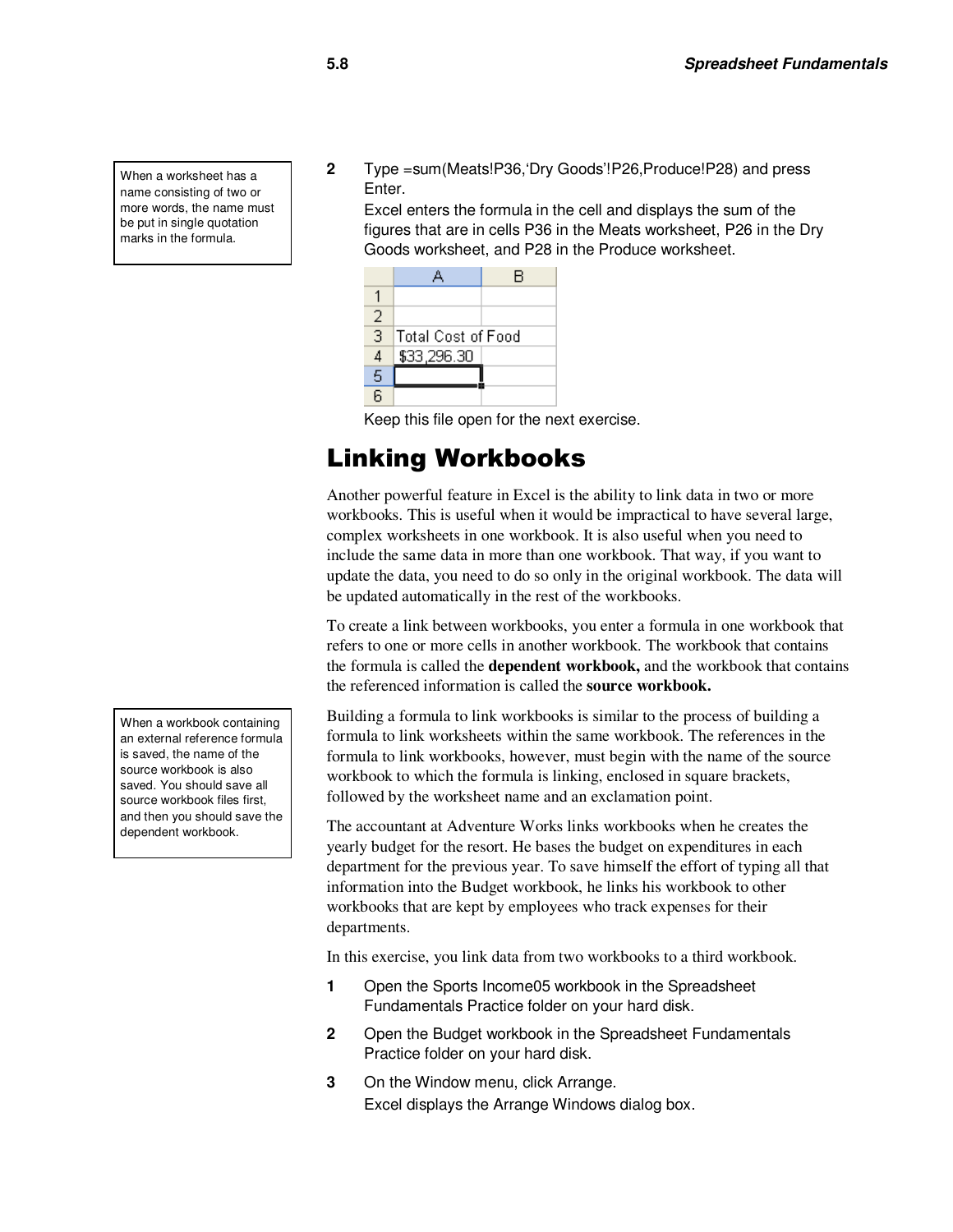

- **4** Click OK.
	- Excel displays the three workbooks.
- **5** Click cell A4 in the Budget workbook.
- **6** Type **Food**, and then press Tab. Excel moves the insertion point to cell B4.
- **7** Type **=[Food.xls]Summary!A4**, and press Enter. Excel enters the formula in the cell and displays the contents of cell A4 from the Summary worksheet in the Food workbook.

|                 | <b>E</b> Microsoft Excel                                        |                            |        |                  |                           |                                                                                                                                                                                                                                                                                                                                                                                                                                                                                             |   |                  |  |            |                          |                     |
|-----------------|-----------------------------------------------------------------|----------------------------|--------|------------------|---------------------------|---------------------------------------------------------------------------------------------------------------------------------------------------------------------------------------------------------------------------------------------------------------------------------------------------------------------------------------------------------------------------------------------------------------------------------------------------------------------------------------------|---|------------------|--|------------|--------------------------|---------------------|
| File            | Edit<br>Format<br>View Insert                                   | Tools<br>Data              | Window | Help             |                           |                                                                                                                                                                                                                                                                                                                                                                                                                                                                                             |   |                  |  |            | Type a question for help |                     |
|                 | $\mathfrak{S}$ . And $\mathfrak{B}$ and $\mathfrak{S}$          |                            |        |                  |                           | $\textit{X} \quad \text{in} \quad \text{R} \cdot \text{S} \quad \text{S} \cdot \text{S} \cdot \text{S} \cdot \text{S} \cdot \text{S} \cdot \text{S} \cdot \text{S} \cdot \text{S} \cdot \text{S} \cdot \text{S} \cdot \text{S} \cdot \text{S} \cdot \text{S} \cdot \text{S} \cdot \text{S} \cdot \text{S} \cdot \text{S} \cdot \text{S} \cdot \text{S} \cdot \text{S} \cdot \text{S} \cdot \text{S} \cdot \text{S} \cdot \text{S} \cdot \text{S} \cdot \text{S} \cdot \text{S} \cdot \text$ |   |                  |  |            |                          |                     |
| Arial           |                                                                 |                            |        |                  |                           |                                                                                                                                                                                                                                                                                                                                                                                                                                                                                             |   |                  |  |            |                          |                     |
|                 | <b>B5</b><br>$\frac{1}{2}$ 300000                               |                            |        |                  |                           |                                                                                                                                                                                                                                                                                                                                                                                                                                                                                             |   |                  |  |            |                          |                     |
|                 | <b>Budget.xls</b><br>Sports Income05.xls<br>$\  \Box \  \times$ |                            |        |                  |                           |                                                                                                                                                                                                                                                                                                                                                                                                                                                                                             |   |                  |  |            |                          |                     |
|                 |                                                                 |                            |        |                  |                           |                                                                                                                                                                                                                                                                                                                                                                                                                                                                                             |   |                  |  |            |                          |                     |
|                 | A                                                               | B                          | C      | $\blacktriangle$ | $\mathbf{1}$              | A                                                                                                                                                                                                                                                                                                                                                                                                                                                                                           |   | B                |  | C          | D                        | E                   |
| $\overline{2}$  | <b>Annual Budget</b>                                            |                            |        |                  | $\overline{2}$            | Type of Equipment                                                                                                                                                                                                                                                                                                                                                                                                                                                                           |   | Price per Rental |  | Jan        | Feb                      | Mar                 |
| 3               |                                                                 |                            |        |                  | 3                         | Kayaks                                                                                                                                                                                                                                                                                                                                                                                                                                                                                      |   | \$35             |  | n          | n                        | $\overline{2}$      |
| $\overline{4}$  | Food                                                            | \$33,296.30                |        |                  | $\boldsymbol{\varLambda}$ | <b>Tennis Rackets</b>                                                                                                                                                                                                                                                                                                                                                                                                                                                                       |   | \$3              |  | n          | n                        | 16                  |
| 5               | Salaries                                                        | \$300,000.00               |        |                  | 5                         | Skis - Downhill                                                                                                                                                                                                                                                                                                                                                                                                                                                                             |   | \$20             |  | 85         | 65                       | 54                  |
| ĥ               | <b>Guest Supplies</b>                                           | \$38,566.60                |        |                  | 6                         | Ski Boots                                                                                                                                                                                                                                                                                                                                                                                                                                                                                   |   | \$10             |  | 68         | 54                       | 45                  |
|                 | Office Supplies                                                 | \$4,235.99                 |        |                  | $\overline{7}$            | Snowshoes                                                                                                                                                                                                                                                                                                                                                                                                                                                                                   |   | \$15             |  | 32         | 13                       | n                   |
| 8               | Office Equipment                                                | \$5,467.90                 |        |                  |                           | 8 Snowmobiles                                                                                                                                                                                                                                                                                                                                                                                                                                                                               |   | \$75             |  | ĥ          | 7                        | $\overline{2}$      |
| 9               | <b>Custodial Supplies</b>                                       | \$3,278.42                 |        |                  |                           | 9 Fishing Poles<br>$40 - 14$                                                                                                                                                                                                                                                                                                                                                                                                                                                                |   | \$3<br>A         |  | 3          | 5                        | 7<br>$\overline{a}$ |
|                 | 10 Renovation and Upkeep<br>11 Marketing Budget                 | \$9,875.00<br>\$100,000.00 |        |                  |                           | If ( → H Sheet1 / Sheet2 / Sheet3 /                                                                                                                                                                                                                                                                                                                                                                                                                                                         |   |                  |  |            |                          |                     |
|                 | 12 Insurance                                                    | \$65,000.00                |        |                  |                           |                                                                                                                                                                                                                                                                                                                                                                                                                                                                                             |   |                  |  |            |                          |                     |
|                 | 13 Facilities                                                   | \$100,000.00               |        |                  |                           | Food, xls                                                                                                                                                                                                                                                                                                                                                                                                                                                                                   |   |                  |  |            |                          |                     |
|                 | 14 Overhead                                                     | \$45,678.33                |        |                  |                           | A                                                                                                                                                                                                                                                                                                                                                                                                                                                                                           | B | C                |  | D          | E                        |                     |
|                 | 15 Miscellaneous                                                | \$10,000.00                |        |                  | $\mathbf{1}$              |                                                                                                                                                                                                                                                                                                                                                                                                                                                                                             |   |                  |  |            |                          |                     |
| 16              |                                                                 | Total \$715,398.54         |        |                  | $\overline{2}$<br>3       | <b>Total Cost of Food</b>                                                                                                                                                                                                                                                                                                                                                                                                                                                                   |   |                  |  |            |                          |                     |
| 17              |                                                                 |                            |        |                  | $\overline{4}$            | \$33,296.30                                                                                                                                                                                                                                                                                                                                                                                                                                                                                 |   |                  |  |            |                          |                     |
| 18              |                                                                 |                            |        |                  | 5                         |                                                                                                                                                                                                                                                                                                                                                                                                                                                                                             |   |                  |  |            |                          |                     |
| 19              |                                                                 |                            |        |                  | 6                         |                                                                                                                                                                                                                                                                                                                                                                                                                                                                                             |   |                  |  |            |                          |                     |
| 20<br>21        |                                                                 |                            |        |                  | $\overline{7}$            |                                                                                                                                                                                                                                                                                                                                                                                                                                                                                             |   |                  |  |            |                          |                     |
| $\overline{22}$ |                                                                 |                            |        |                  | 8                         |                                                                                                                                                                                                                                                                                                                                                                                                                                                                                             |   |                  |  |            |                          |                     |
| 23              |                                                                 |                            |        |                  | 9                         |                                                                                                                                                                                                                                                                                                                                                                                                                                                                                             |   |                  |  |            |                          |                     |
|                 | $H \supset$ Sheet1/                                             | $\vert \vert$              |        |                  |                           | ( ▶ ) Summary / Meats / Dry Goods / Produce /                                                                                                                                                                                                                                                                                                                                                                                                                                               |   |                  |  |            |                          |                     |
| Ready           |                                                                 |                            |        |                  |                           |                                                                                                                                                                                                                                                                                                                                                                                                                                                                                             |   |                  |  | <b>NUM</b> |                          |                     |

- **8** Click cell A3 in the Budget workbook.
- **9** Type **Activity Equipment**, and press Tab. Excel moves the insertion point to the A4 cell.
- **10** Type **=** to start a formula.
- **11** Click the Sheet1 tab in the Sports Income05 workbook if necessary, scroll and click cell P18.

You will probably have to scroll to the right to see cell P18.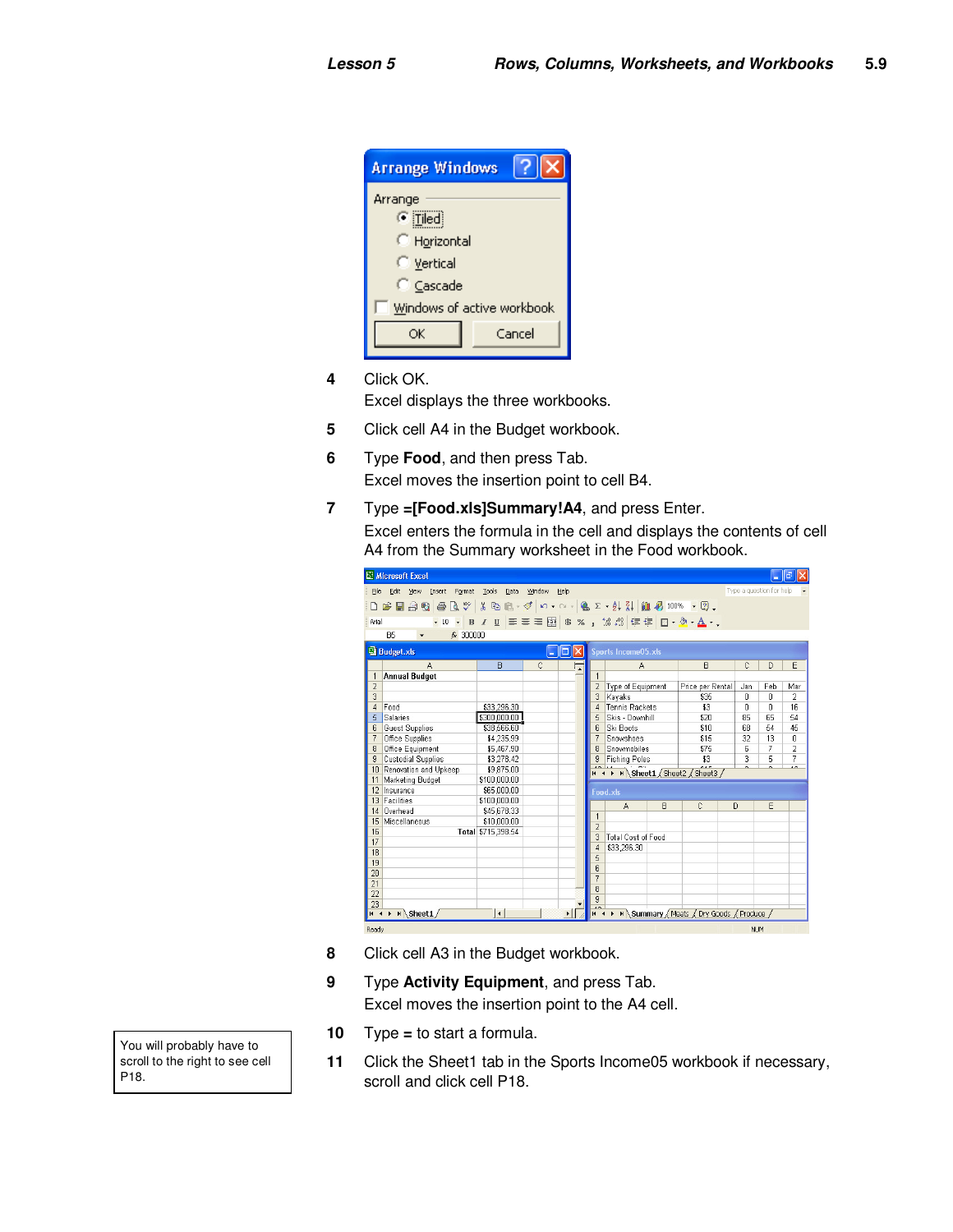In the formula you started in the Budget.xls workbook, Excel inserts a reference to the cell in the Sports Income05 workbook. In the Sports Income05 workbook a flashing marquee appears around cell P18.

**12** Press Enter.

Excel enters the formula into the cell in the Budget workbook and displays the value.

| <b>N</b> Microsoft Excel                                                                       |                             |          |                  |                 |                                                             |   |                                             |          | о          |  |  |
|------------------------------------------------------------------------------------------------|-----------------------------|----------|------------------|-----------------|-------------------------------------------------------------|---|---------------------------------------------|----------|------------|--|--|
| Type a question for help<br>Format Tools<br>Data Window<br>Edit View<br>Insert<br>File<br>Help |                             |          |                  |                 |                                                             |   |                                             |          |            |  |  |
| <del>É</del> B B B B Y X B B · ♂ r · α · B Σ · 2 + 2 + A B + 0 · 0 · 0 · 0                     |                             |          |                  |                 |                                                             |   |                                             |          |            |  |  |
| Arial                                                                                          |                             |          |                  |                 |                                                             |   |                                             |          |            |  |  |
| R4                                                                                             | f =[Food.xls]SummarylA4     |          |                  |                 |                                                             |   |                                             |          |            |  |  |
| <b>图 Budget.xls</b><br>Sports Income05.xls<br><u> - IDIX</u>                                   |                             |          |                  |                 |                                                             |   |                                             |          |            |  |  |
| $\mathsf{A}$                                                                                   | B                           | C        | $\blacktriangle$ |                 |                                                             | P |                                             | $\Omega$ | R          |  |  |
| <b>Annual Budget</b>                                                                           |                             |          |                  | 10              |                                                             |   | \$750                                       |          |            |  |  |
| $\overline{2}$                                                                                 |                             |          |                  | 11              |                                                             |   | \$100                                       |          |            |  |  |
| 3<br>Activity Equipment                                                                        | \$5,180.00                  |          |                  | 12              |                                                             |   | \$130                                       |          |            |  |  |
| $\overline{4}$<br>Food<br>5<br><b>Salaries</b>                                                 | \$33,296.30<br>\$300,000.00 |          |                  | 13<br>14        |                                                             |   | \$400<br>\$50                               |          |            |  |  |
| 6<br><b>Guest Supplies</b>                                                                     | \$38,566.60                 |          |                  | 15              |                                                             |   | \$50                                        |          |            |  |  |
| Office Supplies                                                                                | \$4,235.99                  |          |                  | 16              |                                                             |   |                                             |          |            |  |  |
| 8<br>Office Equipment                                                                          | \$5,467.90                  |          |                  | 17              |                                                             |   | \$350<br>\$500                              |          |            |  |  |
| <b>Custodial Supplies</b><br>9                                                                 | \$3,278.42                  |          |                  | 18              |                                                             |   | \$5,180                                     |          |            |  |  |
| 10 Renovation and Upkeep                                                                       | \$9,875.00                  |          |                  | $\overline{AB}$ | $\overline{\blacktriangleright}$ M Sheet1 / Sheet2 / Sheet3 |   |                                             |          |            |  |  |
| 11 Marketing Budget                                                                            | \$100,000.00                |          |                  |                 |                                                             |   |                                             |          |            |  |  |
| 12 Insurance                                                                                   | \$65,000.00                 | Food.xls |                  |                 |                                                             |   |                                             |          |            |  |  |
| 13 Facilities                                                                                  | \$100,000.00                |          |                  |                 | A                                                           | B | C                                           | D        | E          |  |  |
| 14 Overhead                                                                                    | \$45,678.33                 |          |                  | 1               |                                                             |   |                                             |          |            |  |  |
| 15 Miscellaneous                                                                               | \$10,000.00                 |          |                  | $\overline{2}$  |                                                             |   |                                             |          |            |  |  |
| 16<br>17                                                                                       | Total \$720,578.54          |          |                  | 3               | <b>Total Cost of Food</b>                                   |   |                                             |          |            |  |  |
| 18                                                                                             |                             |          |                  | $\overline{4}$  | \$33,296.30                                                 |   |                                             |          |            |  |  |
| 19                                                                                             |                             |          |                  | 5               |                                                             |   |                                             |          |            |  |  |
| 20                                                                                             |                             |          |                  | 6               |                                                             |   |                                             |          |            |  |  |
| 21                                                                                             |                             |          |                  | 7               |                                                             |   |                                             |          |            |  |  |
| 22                                                                                             |                             |          |                  | 8               |                                                             |   |                                             |          |            |  |  |
| 23                                                                                             |                             |          |                  | 9               |                                                             |   |                                             |          |            |  |  |
| $H \supset$ Sheet1/<br><b>IK 4</b>                                                             | $\vert \cdot \vert$         |          |                  |                 |                                                             |   | > H Summary / Meats / Dry Goods / Produce / |          |            |  |  |
| Ready                                                                                          |                             |          |                  |                 |                                                             |   |                                             |          | <b>NUM</b> |  |  |

- **13** Hold down the Shift key while you open the File menu.
- **14** Click Close All on the File menu to close all the open worksheets. Do not save your changes. Leave Excel open for the next exercise.

#### Limiting the Data That Appears on the Screen

Excel spreadsheets can hold as much data as you need them to, but you may not want to work with all of the data in a worksheet at the same time. For example, you might want to see the sales figures for your company during the first third, second third, and final third of a month. You can limit the data shown on a worksheet by creating a **filter**, which is a rule that selects rows to be shown in a worksheet.

To create a filter, you click the cell in the group you want to filter and use the Data menu to turn on AutoFilter. When you turn on AutoFilter, which is a built-in set of filtering capabilities, a down arrow button appears in the cell that Excel recognizes as the column's label.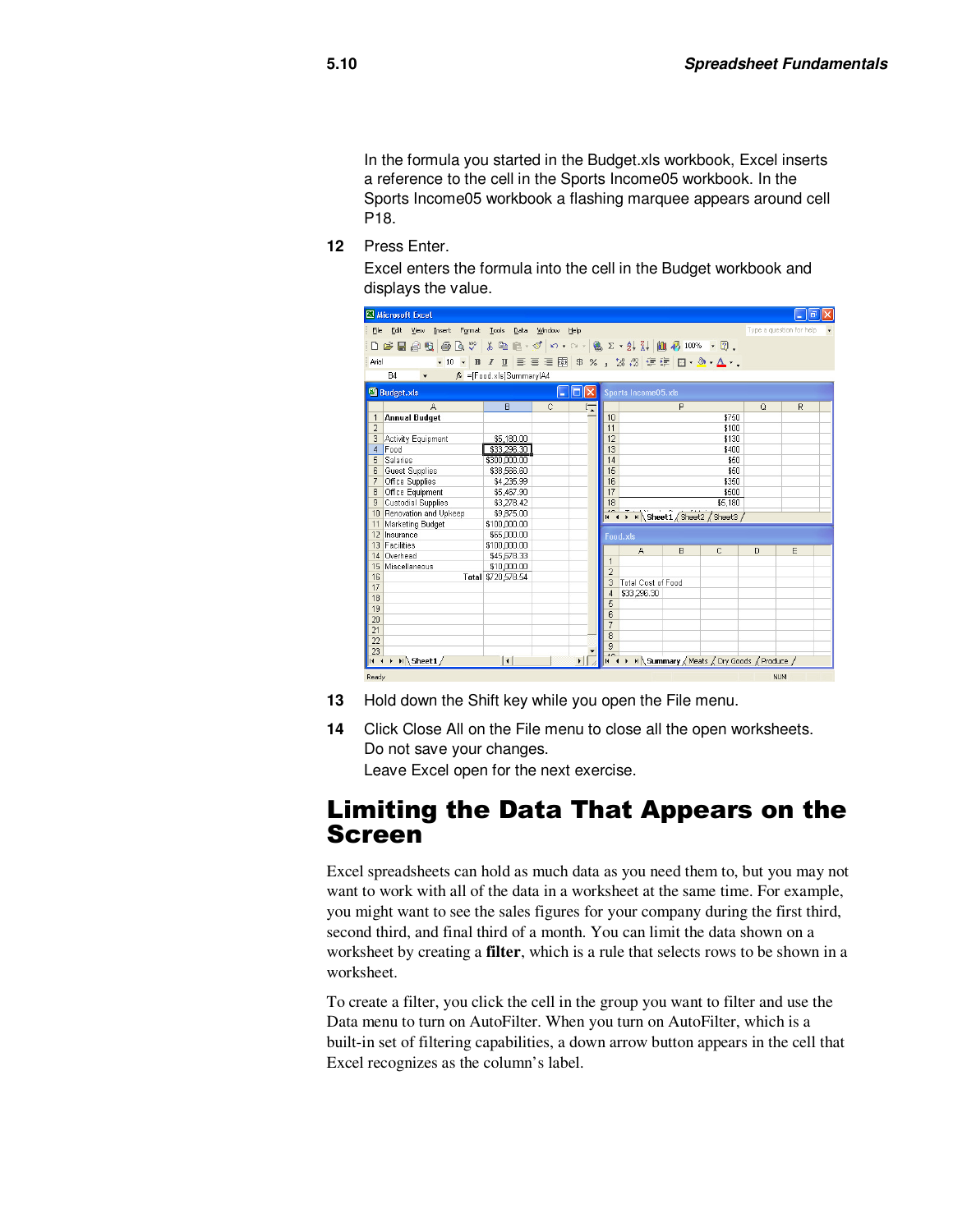# tip

When you turn on filtering, Excel treats the cells in the active cell's column as a range. To ensure that the filtering works properly, you should always add a label to the column you want to filter.

Clicking the down arrow displays a list of values and options. The first few items in the list are filtering options, such as whether you want to display the top ten values in the column, create a custom filter, or display all values in the column (that is, remove the filter). The rest of the items on the list are the unique values in the column—clicking one of those values displays the row or rows containing that value.

Choosing the Top 10 option from the list doesn't just limit the display to the top ten values. Instead, it opens the Top 10 AutoFilter dialog box. From within this dialog box, you can choose whether to show values from the top or bottom of the list, define the number of items you want to see, and choose whether the number in the middle box indicates the number of items or the percentage of items to be shown when the filter is applied. Using the Top 10 AutoFilter dialog box, you can find your top ten salespeople or identify the top five percent of your customers.

When you choose Custom from the AutoFilter list, you can define a rule that Excel uses to decide which rows to show after the filter is applied. For instance, you can create a rule that only days with total sales of less than \$2,500 should be shown in your worksheet. With those results in front of you, you might be able to determine whether the weather or another factor resulted in slower business on those days.

In this exercise, you create a filter to show the top five sales days in January, show sales figures for Mondays during the same month, and display the days with sales of at least \$3,000.

- **1** Open the Filter workbook in the Lesson05 folder of the Spreadsheet Fundamentals Practice folder on your hard disk.
- **2** If necessary, click the January sheet tab.
- **3** Click cell P5.
- **4** On the Data menu, point to Filter, and then click AutoFilter. A down arrow appears in cell P5.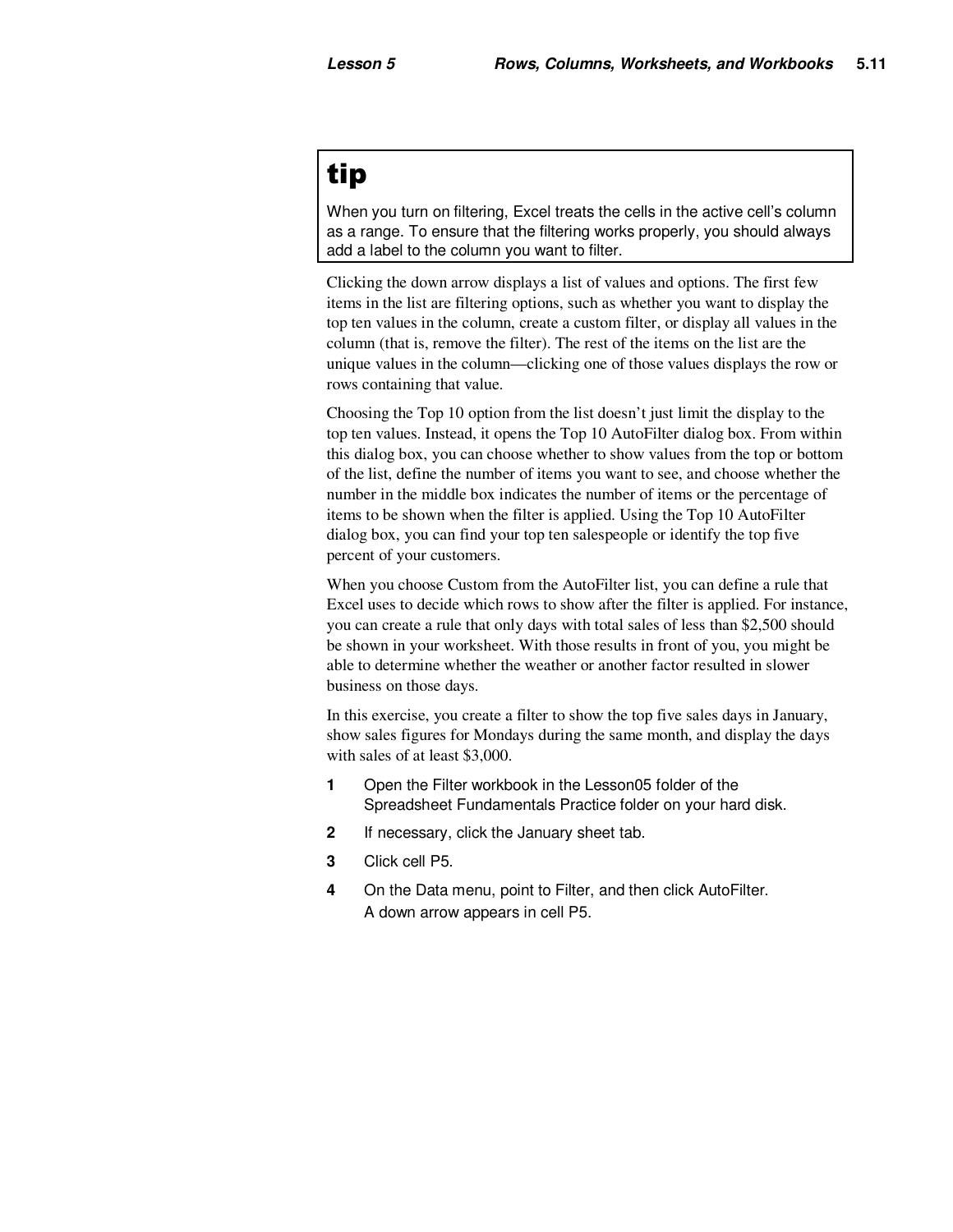**5** In cell P5, click the down arrow and click (Top 10...) from the list that appears.

The Top 10 AutoFilter dialog box appears.

| <b>Top 10 AutoFilter</b> |                  |        |
|--------------------------|------------------|--------|
| Show<br>Top              | ÷<br>10<br>Items |        |
|                          | ОК               | Cancel |

**6** Click in the middle box, delete 10, type **5**, and click **OK**. Only the rows containing the five largest values in column P are shown.

|                | F                        | G     | Н     |       | J     | K     |       | М     | N     | P                  |
|----------------|--------------------------|-------|-------|-------|-------|-------|-------|-------|-------|--------------------|
| 1              |                          |       |       |       |       |       |       |       |       |                    |
|                | 2 es Summary for January |       |       |       |       |       |       |       |       |                    |
| 3              |                          |       |       |       |       |       |       |       |       |                    |
| $\overline{4}$ |                          |       |       |       |       |       |       |       |       |                    |
| 5              | 12:00                    | 13:00 | 14:00 | 15:00 | 16:00 | 17:00 | 18:00 | 19:00 | 20:00 | Total <del>v</del> |
| 8              | 187                      | 189   | 285   | 302   | 277   | 189   | 750   | 404   | 300   | 3766               |
| 11             | 150                      | 206   | 189   | 602   | 401   | 206   | 601   | 388   | 135   | 3802               |
| 14             | 299                      | 147   | 166   | 385   | 400   | 147   | 1028  | 385   | 243   | 4013               |
| 20             | 401                      | 166   | 135   | 192   | 385   | 412   | 849   | 382   | 190   | 3794               |
| 21             | 187                      | 187   | 206   | 166   | 277   | 602   | 1003  | 400   | 101   | 3710               |
| 37             |                          |       |       |       |       |       |       |       |       |                    |
| 38             | 7276                     | 8072  | 6948  | 8659  | 7553  | 7529  | 13930 | 8704  | 6111  | 97925              |

- **7** On the Data menu, point to Filter, and then click AutoFilter. The filtered rows reappear.
- **8** Click cell B5.
- **9** On the Data menu, point to Filter, and then click AutoFilter. A down arrow appears in cell B5.
- **10** In cell B5, click the down arrow and, from the list of unique column values that appears, click Mon. Only rows with Mon in column B are shown in the worksheet.
- **11** On the Data menu, point to Filter, and then click AutoFilter. The filtered rows reappear.
- **12** Close the workbook without saving your changes.

# Lesson Wrap-Up

In this lesson, you learned how to work with view options, including how to magnify and shrink a worksheet, hide and unhide rows and columns, and freeze and unfreeze rows and columns. You learned how to work with multiple worksheets in a workbook, including how to move between worksheets in a workbook, add and delete worksheets, and create formulas that refer to cells in other worksheets and in other workbooks. You also learned how to limit the data that appears in your worksheets through filtering.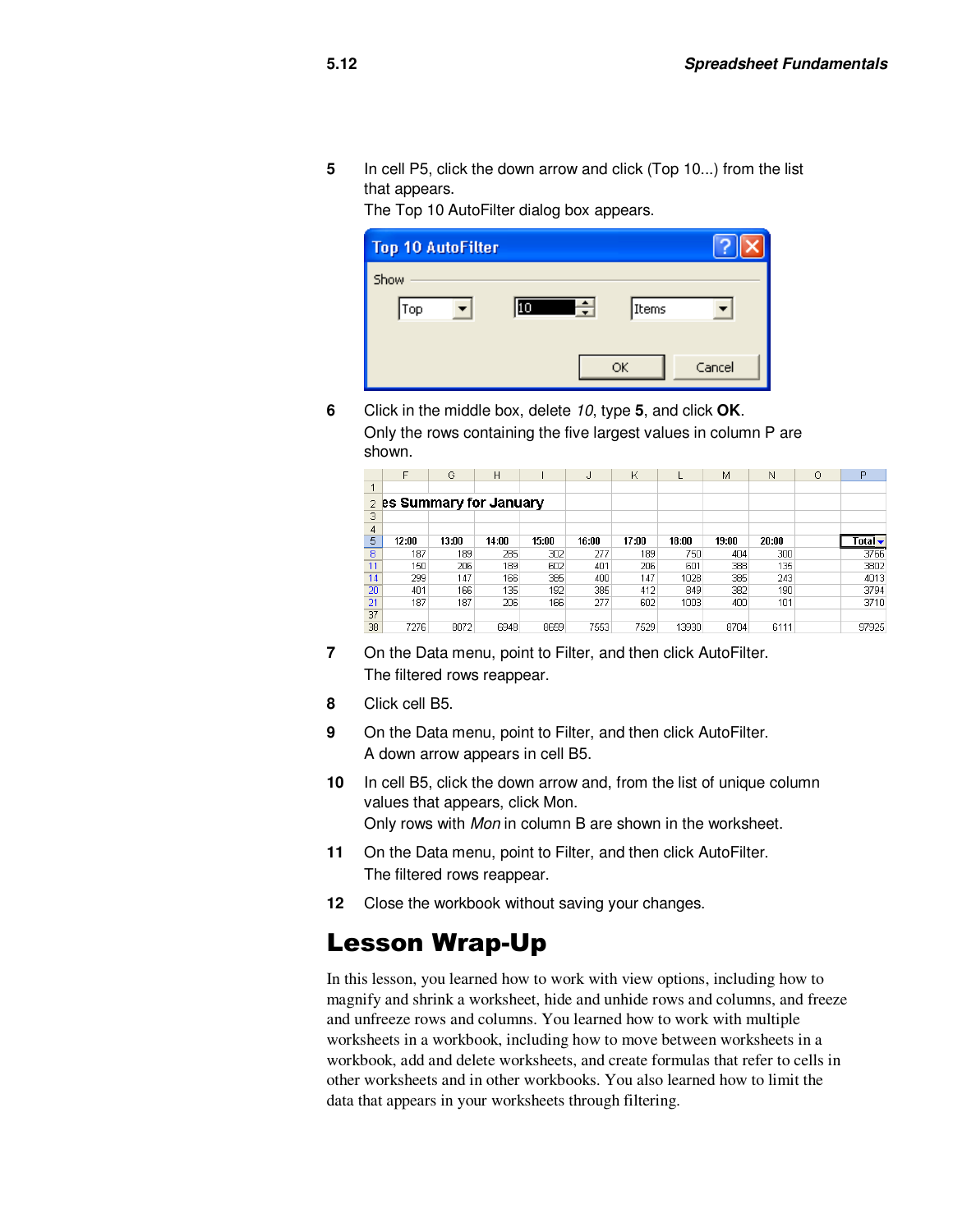If you are continuing to other lessons:

■ Save and close all open workbooks.

If you are not continuing to other lessons:

- **1** Save and close all open workbooks.
- **2** Click the Close button in the top-right corner of the Excel window.

## Quick Quiz

- **1** How do you navigate between multiple worksheets in a workbook?
- **2** How can you create linked workbooks?
- **3** How can you display a worksheet on your screen at 60 percent of normal size?
- **4** How can you create a three-dimensional formula in a worksheet?
- **5** If your worksheet is so large that rows and columns with data labels disappear when you scroll down and to the right, what should you do?
- **6** If you want simultaneously to display certain columns or rows on your screen but columns or rows in the middle make it impossible, what should you do?

# Putting It All Together

**Exercise 1:** Open the Sports Income05.xls workbook. Zoom in on Sheet1 by 50%, and zoom out by 100%. Hide and then unhide column B. Freeze column B and row 3, and then unfreeze them.

**Exercise 2:** Open the Food.xls workbook. In the Summary worksheet, write a formula that sums the total weight of meat, poultry, and seafood ordered. Open the Budget.xls workbook, and create a formula on the first worksheet that sums the cost of all the produce ordered.

**Exercise 3:** In the course of linking workbooks you used the Arrange Windows feature to tile multiple windows. What other options are available with this feature? In what circumstances, other than linking workbooks, might it be useful to arrange multiple windows? Other than closing the open workbooks, how do you return to a full screen of a specific workbook?

**Exercise 4:** In this lesson, you learned how to insert and delete worksheets. You know that the default number of worksheets in a workbook is three, but is there a limit to the number of worksheets that can be added? If there is a limit, what determines this limit? Is there a limit to the number of rows or columns in a workbook? Use the Ask A Question box to determine the answer to these questions.